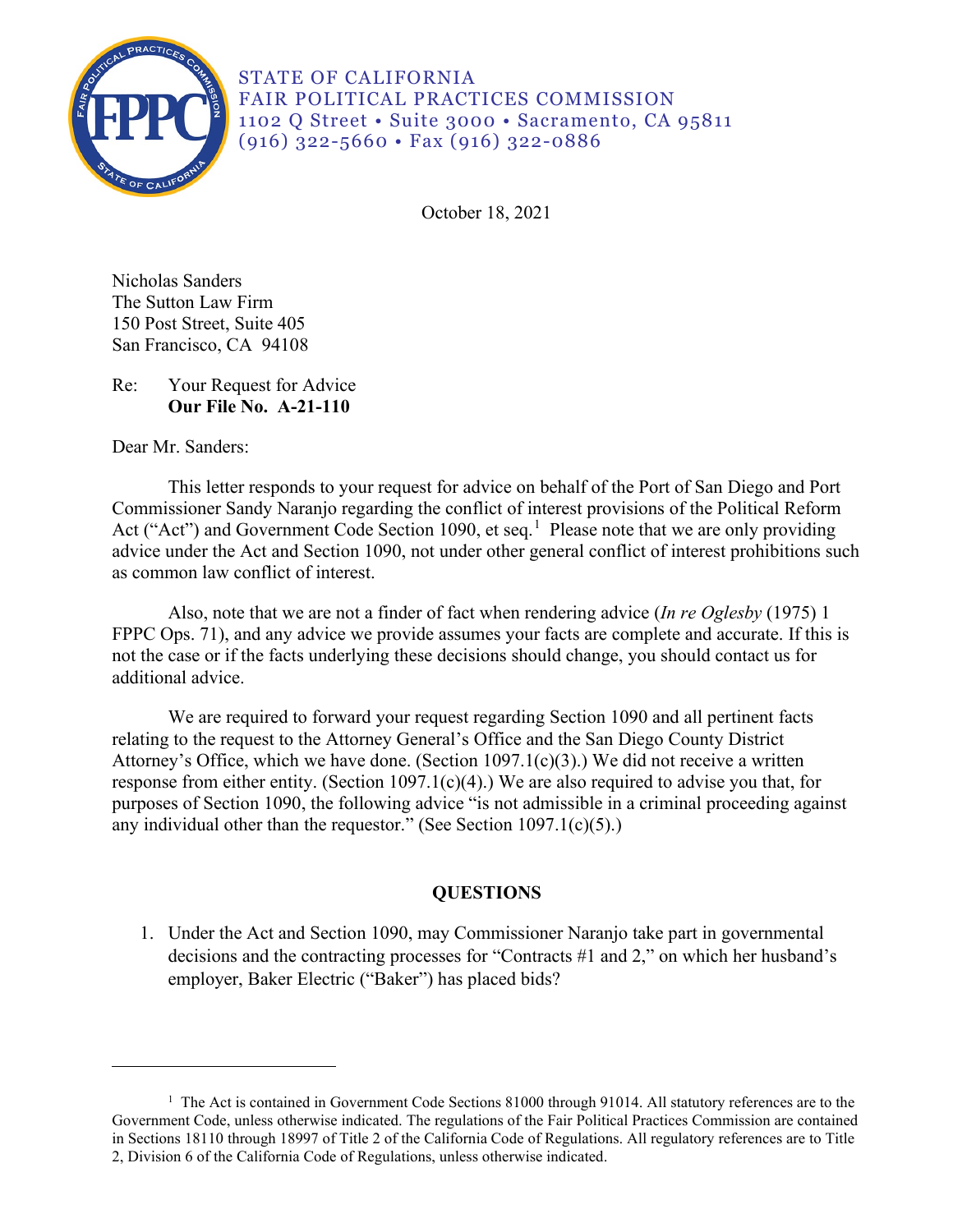2. If Commissioner Naranjo is disqualified under Section 1090 from taking part in the contracting processes for Contracts #1 and 2, may the Port of San Diego still contract with Baker?

## **CONCLUSIONS**

- 1. No, under the Act and Section 1090, Commissioner Naranjo is disqualified from taking part in the governmental decisions and contracting processes because both Contracts #1 and #2 would financially impact Baker as a subject of the decisions.
- pertinent to this request, Commissioner Naranjo's interest would be considered a "remote 2. The Port of San Diego may contract with Baker following Commissioner Naranjo's proper recusal only to the extent that a Section 1090 exception for remote or noninterest applies. As interest" under Section 1091(b)(3) only to the extent that Baker has the requisite number of employees, has placed the lowest bid, and all other criteria are satisfied.

### **FACTS AS PRESENTED BY REQUESTER**

Commissioner Naranjo became a Port of San Diego ("Port") Board of Commissioners ("Board") in early January 2021. Her husband ("Mr. Naranjo") is an electrician at Baker, a prominent electrical construction and renewable energy services company located in San Diego County, which has provided electric services for Port projects in the past. He is a salaried employee and eligible for discretionary bonuses, but does not have any ownership in the company, does not work on any bids which the company submits to do work for Port contracts, and is not part of the company's executive team, nor does he work in a management capacity. He began working for Baker on November 1, 2019.

As her husband's employer, Baker is one of Commissioner Naranjo's financial interests and is listed as a source of her income on her Statement of Economic Interests (Form 700).

Baker is currently involved in bids/proposals for two contracts pending before the Port. The details of the bids and staff's recommendation for these two projects are not yet public.

In the first contract—"Contract #1"—Baker is one of several companies which has submitted a proposal in response to a Port RFP for a solar power project. Port staff is currently reviewing the proposals using the "best value" criteria applicable to public contracting solar projects, and has narrowed down the field to three companies ("Company A," "Company B" and Baker); staff will submit its recommendation to the Board in the near future, though the contract is not expected to go before the Board until its November 2021 meeting at the earliest. Baker may or may not ask Commissioner Naranjo's husband to work on the project if its proposal is selected for the project.

When the matter comes before the Board, staff will present the contract it has negotiated with recommended company, though the Commissioners will also receive information about the proposals submitted by the other two companies. The question before the Board will be whether to accept or reject staff's recommended contract. The Board will not be able to award the contract to one of the non-recommended companies because there will not be negotiated contracts with the other companies before the Board. For example, if staff recommends Company A, and the Board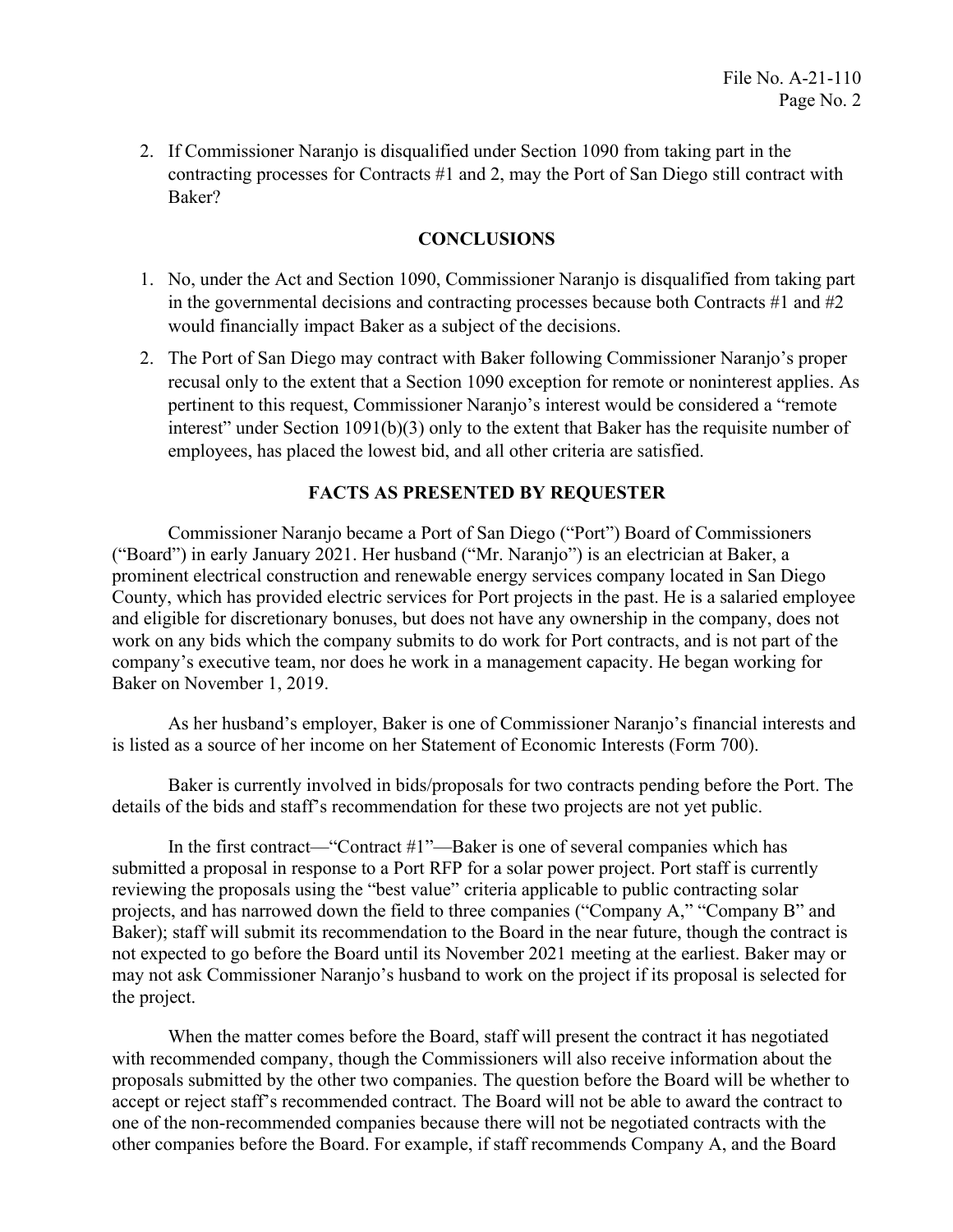rejects that recommendation, it could direct staff to return to the Board in the future with a contract with another company.

In "Contract #2," Baker is a subcontractor listed on a bid submitted by a company for a relatively small public works construction project. The public works bidding law requires the Port to select the company for this construction project which submitted the lowest bid, as long as the company meets other specific contracting criteria. Port rules require the Board to approve all contracts over a certain amount, while contracts below this amount are approved solely by Port staff. Depending on the bids submitted by the company for whom Baker is a subcontractor and the other bidders for this construction contract, the contract may be approved by staff with no participation by the Board, or it may have to be approved by the Board.

If the contract is above the threshold for Board approval, the Board will not have discretion to reject the bid in favor of another because it would be the lowest bid. However, it could conceivably find the low bidder non-responsive or non-responsible (if there are facts to support such a conclusion) and then award the bid to the next lowest bidder, or it could reject the bid and ask staff to re-issue the bids, or it could opt to not have the Port do this construction project at all. The Board may vote on the contract as soon as its October or November 2021 meeting. Baker may or may not ask Commissioner Naranjo's husband to work on this contract if the bid on which they are a subcontractor is selected.

#### **ANALYSIS**

### *The Act*

 economic interest in Baker as a source of income. Under Section 87100 of the Act, no public official at any level of state or local government shall make, participate in making or in any way attempt to use their official position to influence a governmental decision in which he knows or has reason to know he has a financial interest. "A public official has a financial interest in a decision within the meaning of Section 87100 if it is reasonably foreseeable that the decision will have a material financial effect, distinguishable from its effect on the public generally, on the official, a member of his or her immediate family," or on certain specified economic interests. (Section 87103.) Among those specified economic interests is "[a]ny source of income . . . aggregating five hundred dollars (\$500) or more in value provided or promised to, received by, the public official within 12 months prior to the time when the decision is made." (Section 87103(c).) As noted in your request for advice, Commissioner Naranjo has an

 "[a] financial effect on a financial interest is presumed to be reasonably foreseeable if the financial Regulation 18701(a) provides the applicable standard for determining the foreseeability of a financial effect on an economic interest explicitly involved in the governmental decision. It states, interest is a named party in, or the subject of, a governmental decision before the official or the official's agency. A financial interest is the subject of a proceeding if the decision involves the issuance, renewal, approval, denial or revocation of any license, permit, or other entitlement to, or contract with, the financial interest, and includes any governmental decision affecting a real property financial interest as described in Regulation 18702.2(a)(1)-(6)."

The reasonably foreseeable financial effect of a governmental decision on an official's financial interest in a source of income is material if the source is a named party in, or the subject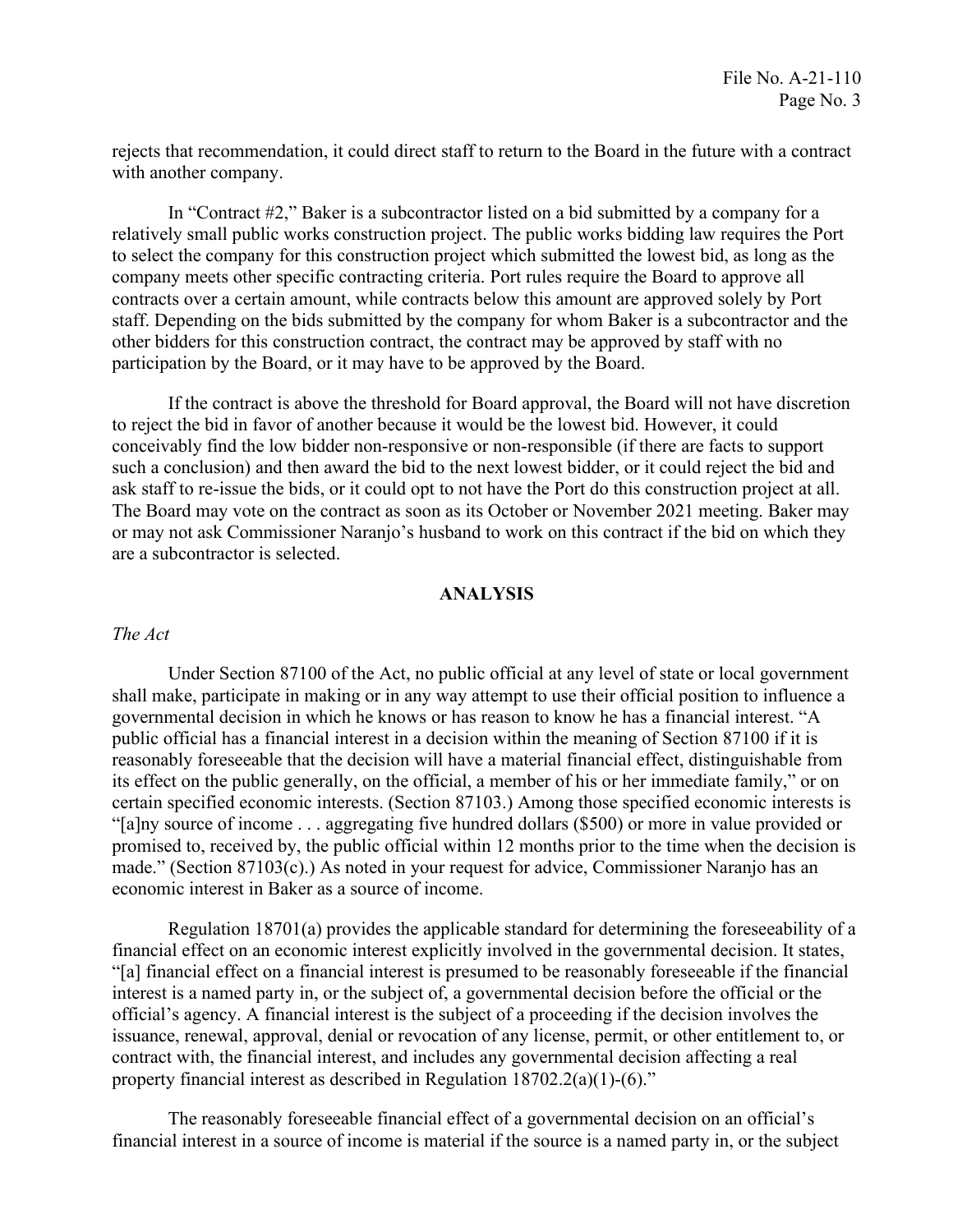of, the decision including a claimant, applicant, respondent, or contracting party. (Regulation  $18702.3(a)(1)$ .

The Board will consider staff recommendations regarding which companies to contract with for Contract #1. With respect to Contract #2, the Board may be required to select the lowest bidder for the contract, but could alternatively reject the bid and ask staff to re-issue the bids. As an applicant and named party in the decisions before the Board, Baker would be considered the subject of the decisions. In either case, even if Baker was not part of the contract recommended or presented to the Board, the Board could reject the contract and thereby give Baker a second opportunity to potentially contract with the Board. As a named party and subject of the governmental decisions at issue, the decisions would have a reasonably foreseeable, material financial effect on Baker. Accordingly, the Act prohibits Commissioner Naranjo from taking part in the decisions, regardless of which company Port staff recommends.

#### *Section 1090*

Under Section 1090, public officials "shall not be financially interested in any contract made by them in their official capacity, or by any body or board of which they are a member." Section 1090 is concerned with financial interests, other than remote or minimal interests, that prevent public officials from exercising absolute loyalty and undivided allegiance in furthering the best interests of their agencies. (*Stigall v. City of Taft* (1962) 58 Cal.2d 565, 569.) Under Section 1090, "the prohibited act is the making of a contract in which the official has a financial interest." (*People v. Honig* (1996) 48 Cal.App.4th 289, 333.) The courts have interpreted "financial interest" broadly in the context of Section 1090 to include "indirect interests and future expectations of profit or loss." (*People v. Superior Court* (*Sahlolbei*) (2017) 3 Cal.5th 230, 239, citing *Thomson v. Call*  (1985) 38 Cal.3d 633, 645-646.) Whether a proscribed financial interest exists in a public contract is primarily a question of fact. (See, e.g., *People v. Vallerga* (1977) 67 [Cal.App.3d](https://Cal.App.3d) 847, 864-866.)

A contract that violates Section 1090 is void, regardless of whether the terms of the contract are fair and equitable to all parties. (*Thomson*, *supra*, 38 Cal.3d at pp. 646-649.) When Section 1090 is applicable to one member of a governing body of a public entity, the prohibition cannot be avoided by having the interested board member abstain; the entire governing body is precluded from entering into the contract. (*Id.* at pp. 647-649.)

The Legislature has created various statutory exceptions to Section 1090's prohibition where the financial interest involved is deemed to be a "remote interest," as defined in Section 1091, or a "noninterest," as defined in Section 1091.5. Based on the information provided, the only exception that appears to be potentially applicable is a remote interest exception under Section  $1091(b)(3)$ .<sup>[2](#page-3-0)</sup>

 body or board authorizes, approves, or ratifies the contract in good faith by a vote of its membership Under Section 1091, "[a]n officer shall not be deemed to be interested in a contract entered into by a body or board of which the officer is a member within the meaning of this article if the officer has only a remote interest in the contract and if the fact of that interest is disclosed to the body or board of which the officer is a member and noted in its official records, and thereafter the

<span id="page-3-0"></span><sup>&</sup>lt;sup>2</sup> Given that Mr. Naranjo's work predates Commissioner Naranjo taking office by less than three years, Section  $1091(b)(2)$  is not applicable.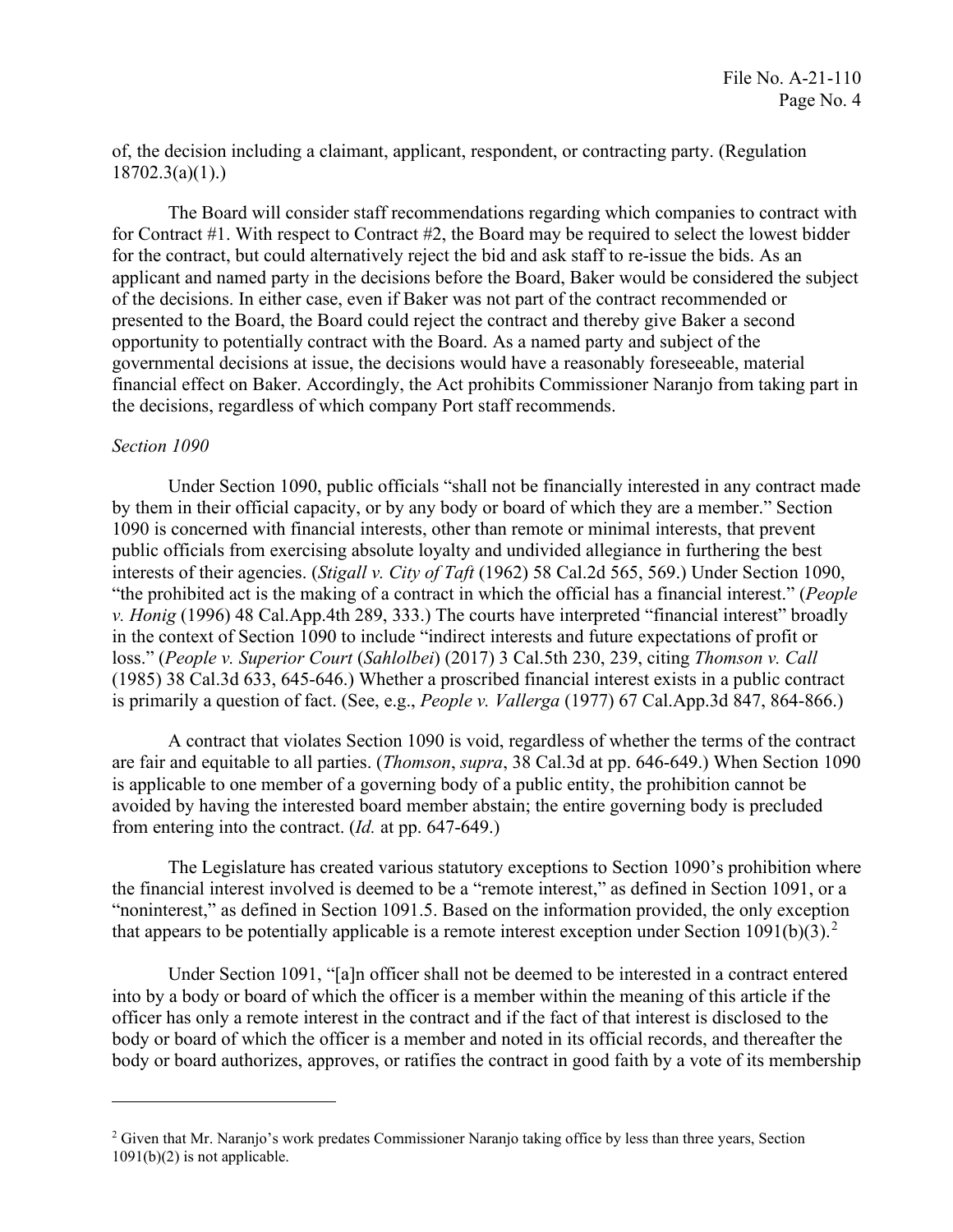sufficient for the purpose without counting the vote or votes of the officer or member with the remote interest." (Section 1091(a).) Section 1091(b) defines "remote interest" to include that of an employee or agent of the contracting party, if all of the following conditions are met:

(A) The agency of which the person is an officer is a local public agency located in a county with a population of less than 4,000,000.

(B) The contract is competitively bid and is not for personal services.

(C) The employee or agent is not in a primary management capacity with the contracting party, is not an officer or director of the contracting party, and holds no ownership interest in the contracting party.

(D) The contracting party has 10 or more other employees.

 (E) The employee or agent did not directly participate in formulating the bid of the contracting party.

(F) The contracting party is the lowest responsible bidder.

### (Section 1091(b)(3).)

 may involve Baker either directly as a contractor or indirectly as a subcontractor. In the instance, that Baker is not a part of the recommended contract, the Board may reject the contract. With respect to Contract #1, the Board could direct that Port staff negotiate a contract with Baker. With The decisions coming before the Board involve either approving or rejecting contracts that respect to Contract #2, the Board could reject the contract involving the lowest bidder and ask staff to re-issue the bids, giving Baker a subsequent opportunity to potentially contract with the Port. Accordingly, unless an exception applies, Section 1090 would prohibit Commissioner Naranjo from taking part in the contracting process, including the decisions coming before the Board regarding recommended contracts. Further, because the entire governing body is precluded from entering the contract (*Thomson*, *supra*, 38 Cal.3d at pp. 647-49), the Board is also prohibited from contracting with Baker (or the company Baker would be subcontracting with) unless an exception applies.

As noted above, Section 1091(b)(3) provides a potentially relevant "remote interest" exception which, if applicable, would permit the Board to contract with Baker following Commissioner Naranjo's proper recusal. With respect to the Section 1091(b)(3) criteria noted above, Commissioner Naranjo's interest is that of an employee of the contracting party (i.e., her husband's employment in Baker) and the following conditions are met:

(A) The Port of San Diego is a local public agency located in San Diego County, which has a population of less than  $4,000,000$ .<sup>3</sup>

(B) The contracts at issue are competitively bid and are not for personal services.

<span id="page-4-0"></span><sup>&</sup>lt;sup>3</sup> See U.S. Census QuickFacts, San Diego County,

<https://www.census.gov/quickfacts/fact/table/sandiegocountycalifornia,CA/PST045219> (listing estimated 2019 population of 3,338,330).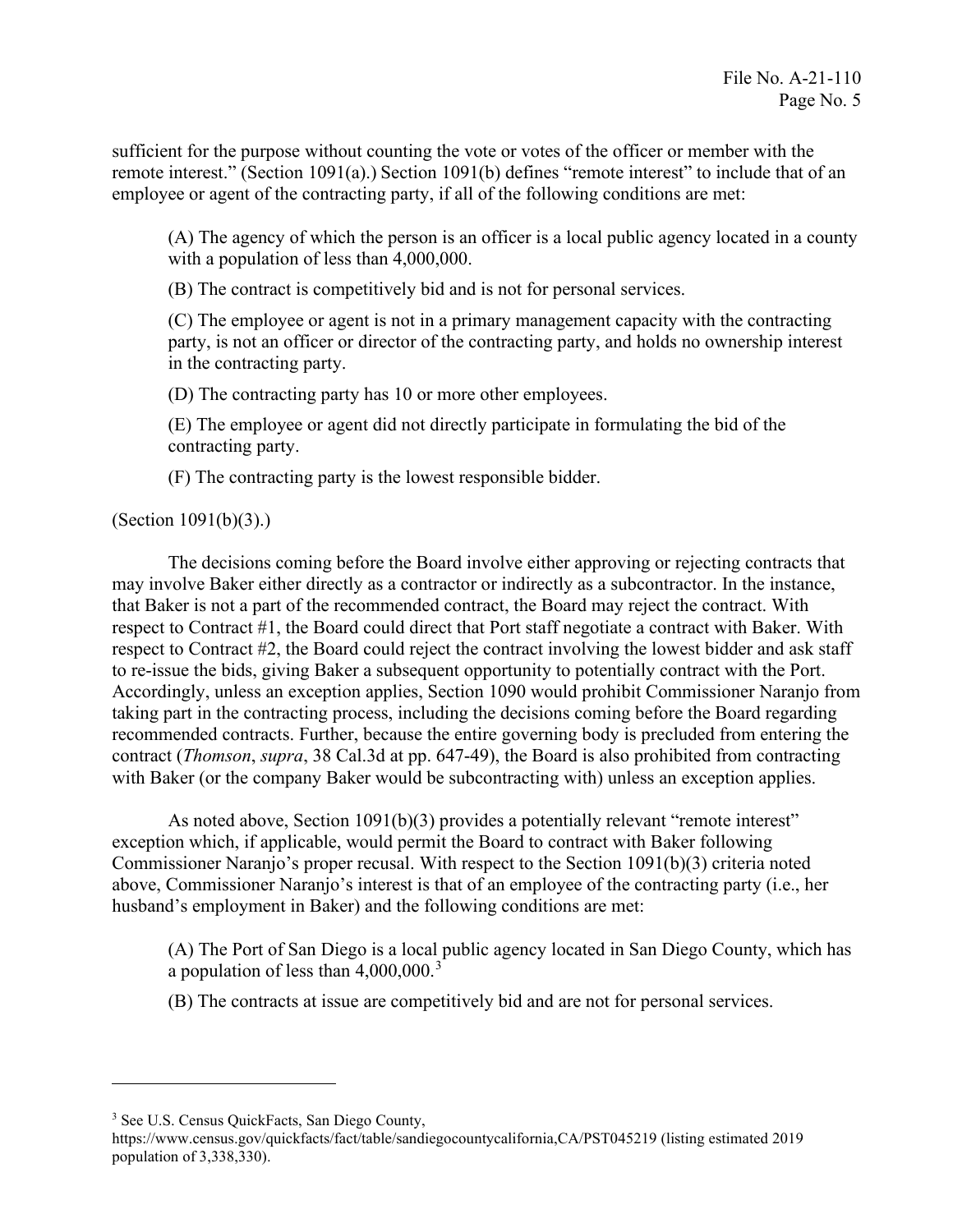(C) Mr. Naranjo is an electrician and not in a primary management capacity with Baker, is not an officer or director at Baker, and holds no ownership interest in Baker.

(D) As a "prominent" electrical construction and renewable energy services company located in San Diego County, Baker presumably has 10 or more other employees.

(E) Mr. Naranjo does not work on any bids that Baker submits for Port contracts.

 Thus, to the extent statements (A)-(E) above are accurate, each of the criteria for Section contract. She would still be required to recuse herself from the contracting process, but the Board Commissioner Naranjo's interest would not be considered "remote" and the Board would not be 1091(b)(3) is satisfied except for subdivision (F), "[t]he contracting party is the lowest responsible bidder," which we do not yet know. If Baker is the lowest responsible bidder, then Section 1091(b)(3) would apply and Commissioner Naranjo would have only a remote interest in the could contract with Baker thereafter. In the event that Baker is *not* the lowest responsible bidder, permitted to contract with Baker.

 Board may either: (A) contract with Baker, if the Section 1091(b)(3) criteria are satisfied, or (B) To summarize, under the Act and Section 1090, Commissioner Naranjo is prohibited from taking part in the contracting process and governmental decisions related to Contracts #1 and #2. Following Commissioner Naranjo's recusal pursuant to the Act and Section 1091(a), however, the contract with another company.

 governmental decisions/contracting processes if Baker puts protocols in place to make certain her to Baker's work on the project. Because the relevant analysis discussed above concerns the You have additionally inquired whether Commissioner Naranjo may take part in the husband will not do any work on the project and that his compensation will not be tied in any way potential financial effect on Baker as a source of Commissioner Naranjo's income generally, rather than on Mr. Naranjo's work for the company, any such protocols would not impact her disqualification from taking part in the decisions.

You also inquired whether Commissioner Naranjo may take part in the governmental decisions/contracting processes if all of Baker's work on a project would be performed by a separate, wholly-owned subsidiary of Baker, which Mr. Naranjo does not work for and does not have his compensation or finances tied to in any way. In Attorney General Opinion, 84 Ops.Cal.Atty.Gen. 158 (2001), an official was a 48 percent stockholder, chief executive officer, president, and lessor to an architecture corporation. To avoid a conflict-of-interest prohibition, one of the three other licensed stockholders of the corporation sought to set up a separate firm to contract with the city. The Attorney General opined that, even where the official would not be an owner of the separate firm and the corporation would not share in the profits of the firm, "the financial identity between the corporation and the separate firm would be too pervasive to allow such contracts." (*Id.* at 162.) The Attorney General's reasoning focused on the city contract's indirect and direct impacts on the financial health of the corporation, in which the official had a financial interest.

Additionally, under the Act, an official with an economic interest in a business entity also has an interest in a parent or subsidiary of the business entity or an otherwise related business entity except when the business entity meets certain criteria not applicable here. (Regulation 18700.2(c).) Though Section 1090 and related statutes do not expressly address subsidiaries, the California